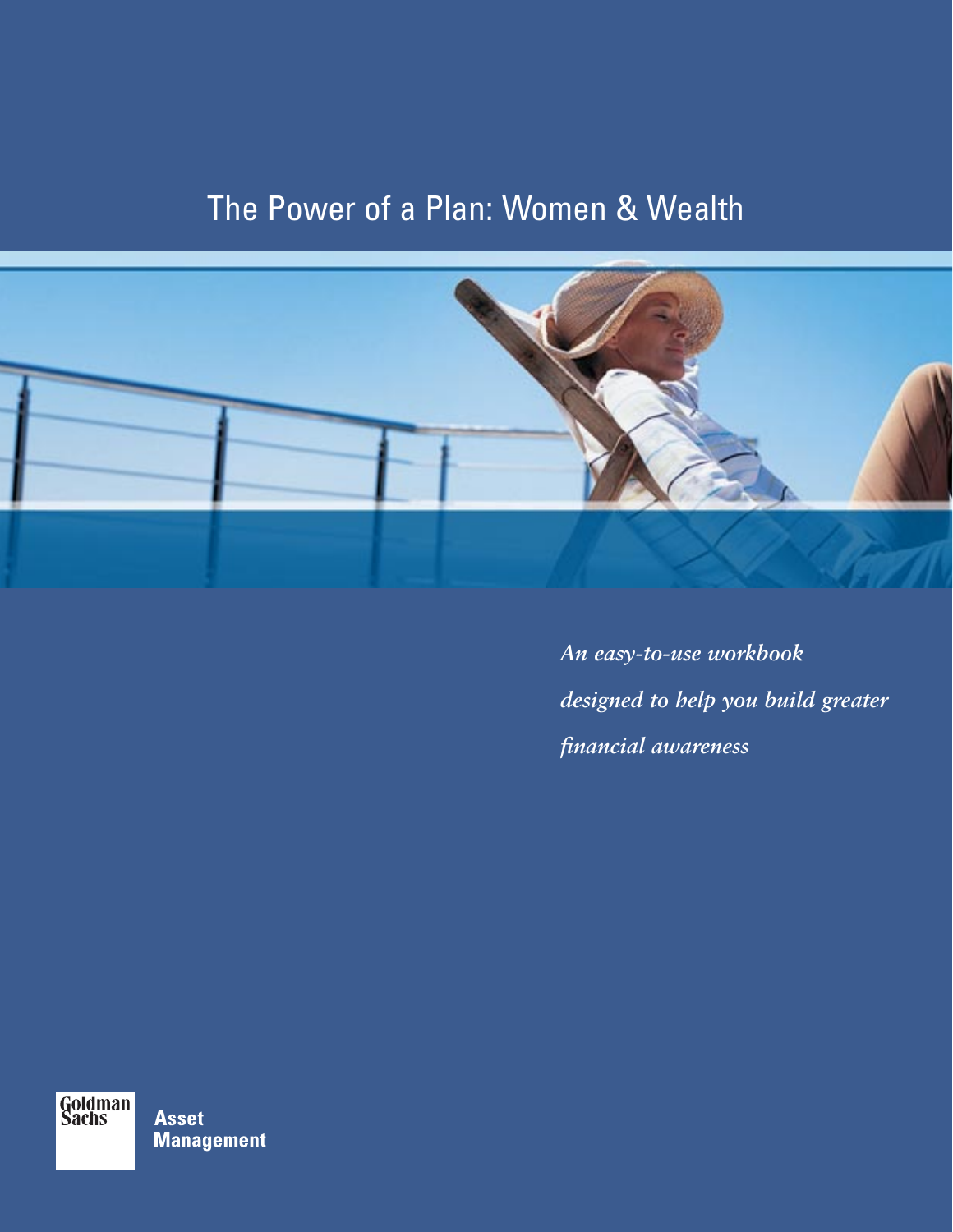

# Women are expected to take on many different roles throughout their lifetimes.

Whether you're a stay-at-home wife and mom, divorcee, grandmother, primary breadwinner, or some combination of all of these, it's important to stay on top of your finances.

This workbook, designed to accompany The Power of a Plan: Women & Wealth presentation, reviews the unique investment challenges women face, how these challenges can affect women's financial futures, and what you can do now to overcome these challenges.

Developed by Goldman Sachs Asset Management, the presentation and workbook focus on ten simple steps to achieving financial freedom:

- 1. Know your finances
- 2. Examine your credit history and insurance coverage
- 3. Set clear financial goals
- 4. Establish an investment plan
- 5. Invest early and often
- 6. Choose your investments
- 7. Capitalize on tax-advantaged retirement planning vehicles
- 8. Protect your assets through smart estate planning
- 9. Stay informed
- 10. Work with a financial advisor

**IRS Circular 230 disclosure:** Goldman Sachs does not provide legal, tax, or accounting advice. Any statement contained in this communication (including any attachments) concerning U.S. tax matters is not intended or written to be used, and cannot be used, for the purpose of avoiding penalties under the Internal Revenue Code and was written to support the promotion or marketing of the transaction(s) or matter(s) addressed. Clients of Goldman Sachs should obtain their own independent tax advice based on their particular circumstances.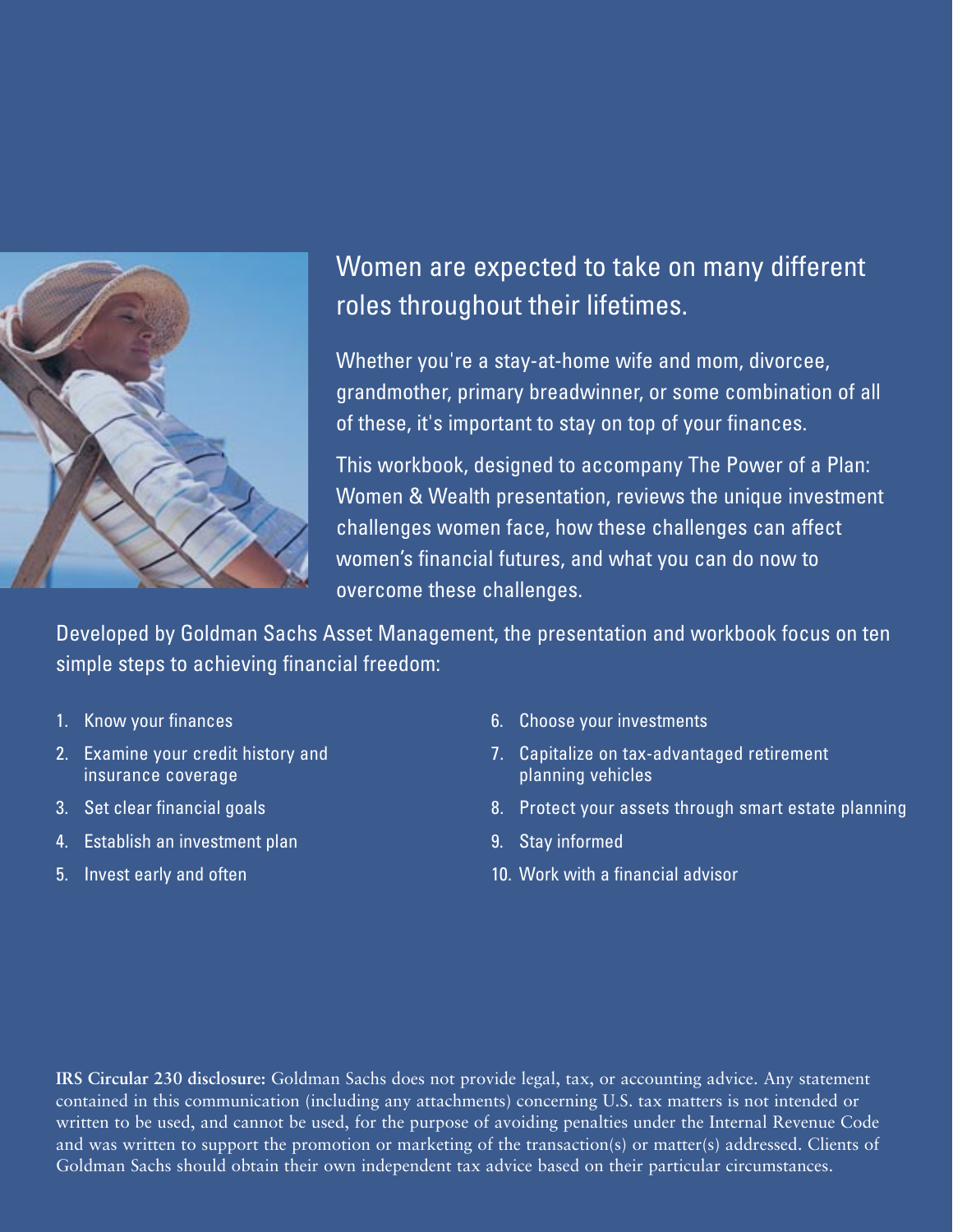# Three Challenges to Women's Financial Freedom

## Challenge #1 – Unpredictable life events

Nine out of 10 women will be solely responsible for their own finances at some stage of their lives, due to events such as divorce, aging, death of a spouse<sup>1</sup>.

## Challenge #2 – Economic realities and retirement planning hurdles

Women still earn  $20\%$  less than men for the same job.<sup>2</sup> This is compounded by unique events like having and raising children and caring for elderly parents, that can cause women to be out of the workplace during potential income earning years.

## Challenge #3 – Fear of making a mistake

More women live longer and they are much more likely to be alone. Of women over 65 living alone, four out of 10 depend on Social Security for virtually all of their income.<sup>3</sup> This challenge is the most easily overcome and can be eliminated through education and confidence building.

Jot down your fears about your finances and investing:

# Five Life Changes and the Challenges they Bring

Your challenges may differ depending on your individual stage of life. Which of these individual life stage(s) can you identify with?

### □ Career-oriented woman

With evolving presence in academia and the business world, significant future earning potential is created.

### Stay-at-home mom

While taking time out of the workforce to raise a family, savings and retirement benefits can be drastically impacted.

### $\Box$  Financial decision-maker

Many women are taking greater control of personal and household finances – from daily purchases to major investment decisions.

### Divorcee

With the divorce rate around 35% in the US, many women are adjusting to a singleincome household.4

## Sole Provider

A number of women spend at least a portion of their lives with sole responsibility for their finances.

1 10 Smart Money Moves for Women: How to Conquer Your Financial Fears, by Dr. Judith Briles

2 U.S. Department of Labor, Bureau of Labor Statistics, Employment and Earnings, 2007 Annual Averages and the Monthly Labor Review, November 2007

3 2009, Society of Actuaries' Key findings: The Impact of Retirement Risk on Women

4 2009, Centers for Disease Control and Prevention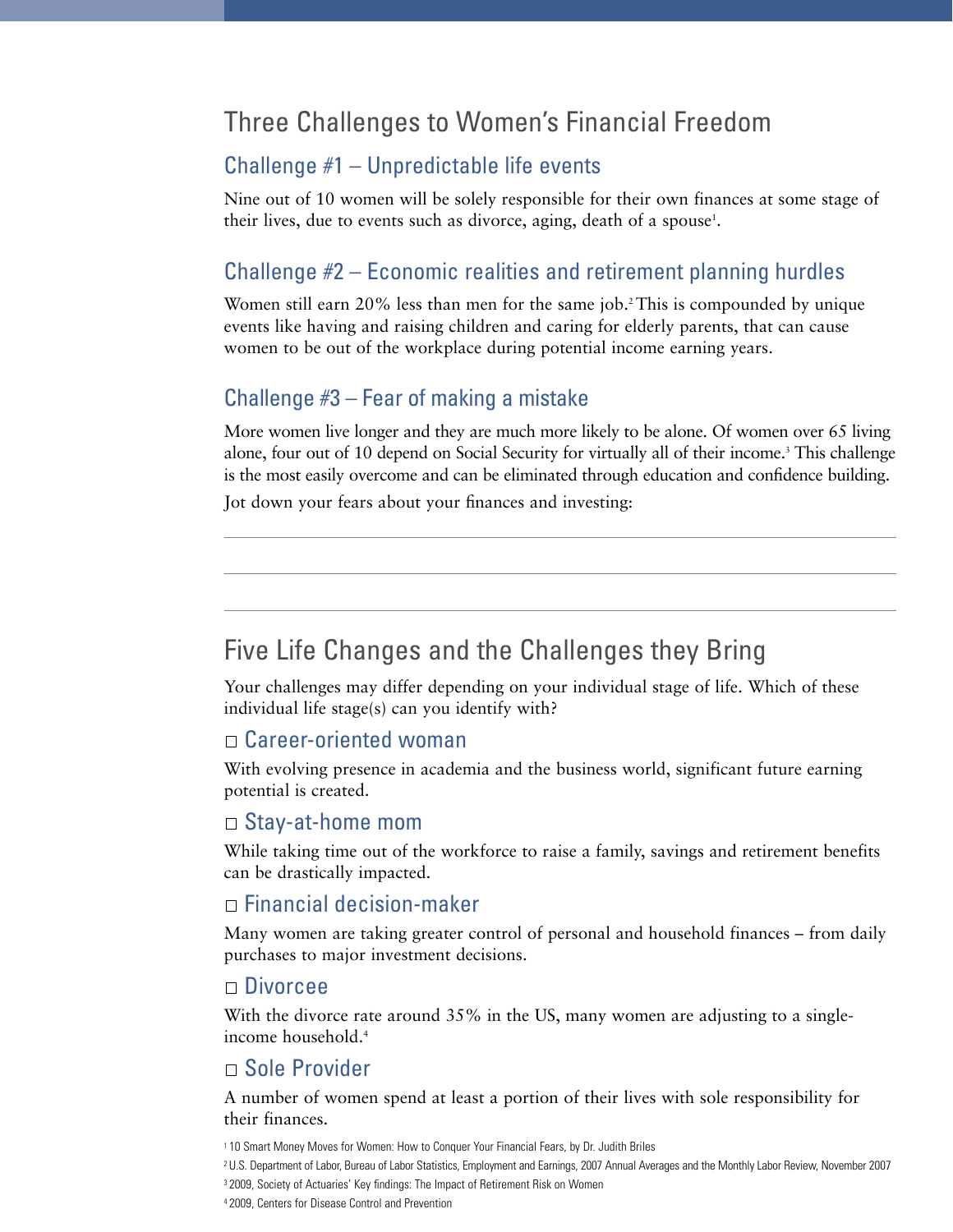# Ten Steps to Financial Freedom

#### Know your finances *Step1*

Carefully itemize your assets (what you own) and your liabilities (what you owe). Review this process with an experienced investment professional.

| <b>Assets - What You Own</b> |                                                                       | <b>Liabilities - What You Owe</b>               |                                                                                           |
|------------------------------|-----------------------------------------------------------------------|-------------------------------------------------|-------------------------------------------------------------------------------------------|
| Liquid assets                | \$<br><u> 1980 - Johann Barbara, martxa a</u>                         | Credit cards                                    | \$<br><u> 1980 - Jan Barbara Barat, martin d</u>                                          |
| Investment assets            | $\frac{1}{2}$                                                         | Mortgage                                        | $\frac{1}{2}$                                                                             |
| Personal assets              | \$<br><u> 1980 - Johann Barn, mars an t-Amerikaansk kommunister (</u> | Car Ioan                                        | <u> 1989 - Johann Barbara, martxa a</u><br>\$<br><u> 1980 - Johann Barbara, martxa al</u> |
| Real estate assets           | $\frac{1}{2}$                                                         | Student loans                                   | $\int$                                                                                    |
| Retirement assets            | \$                                                                    | Other                                           | $\int$                                                                                    |
| Other                        | \$<br><u> 1989 - Johann Barbara, martxa al</u>                        |                                                 | ÷<br><u> 1980 - Andrea Andrew Maria (b. 19</u>                                            |
|                              |                                                                       | <b>Total Liabilities</b>                        | \$                                                                                        |
| <b>Total Assets</b>          | ÷<br>S                                                                | <b>Total Assets</b><br><b>Total Liabilities</b> | <u> 1989 - Johann Barbara, martin a</u>                                                   |
|                              |                                                                       | <b>Your Net Worth</b>                           | S                                                                                         |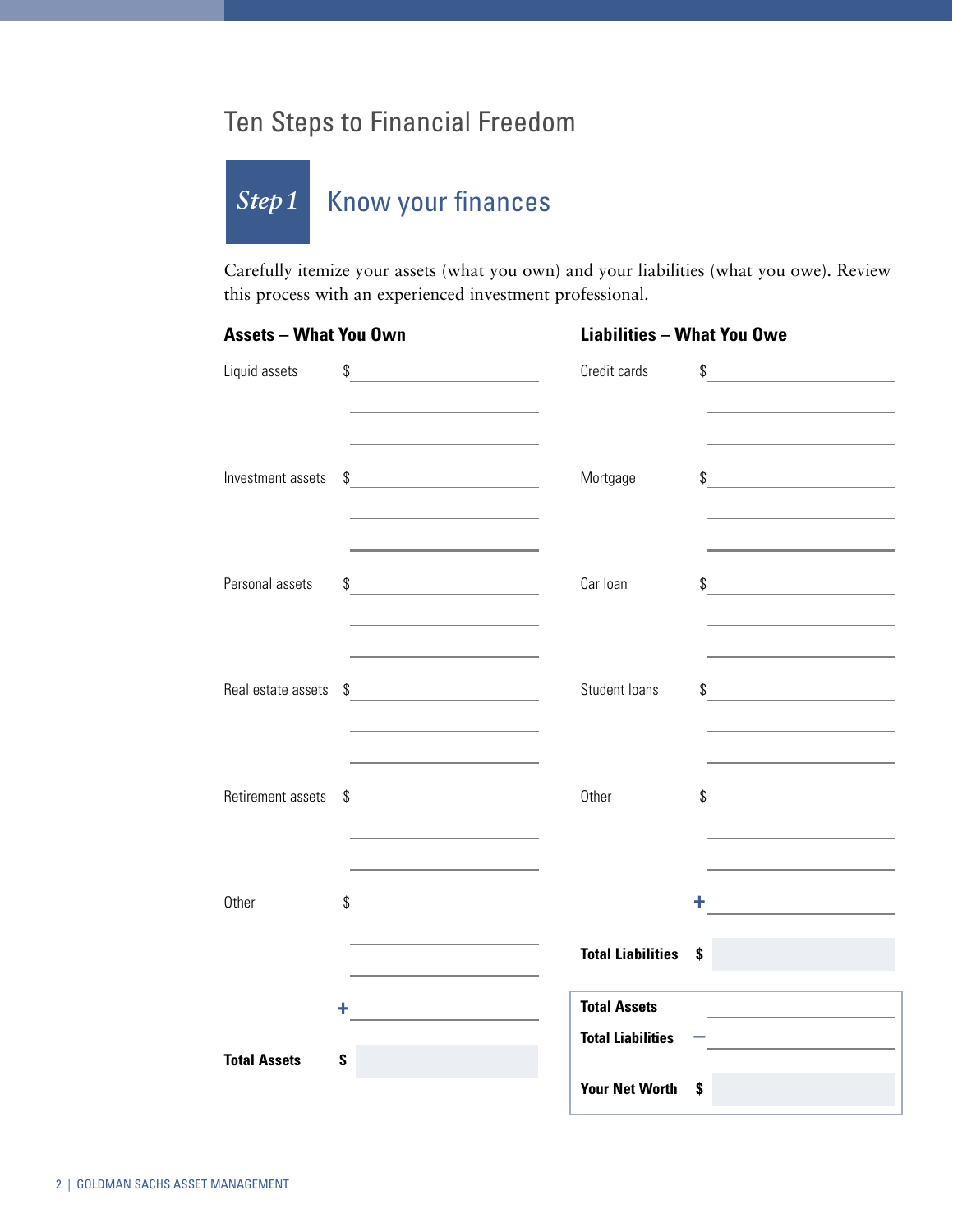Each month, record your income (assets coming in) and your expenses (assets going out) to determine how much is left over to invest.

| <b>Your Income - Money In</b> |                                               | <b>Your Expenses - Money Out</b>             |                                                                                                                            |
|-------------------------------|-----------------------------------------------|----------------------------------------------|----------------------------------------------------------------------------------------------------------------------------|
| Salary                        | \$                                            | Fixed                                        | \$<br><u> 1990 - John Stein, mars and de la politica de la politica de la politica de la politica de la politica de la</u> |
| Interest income               | \$<br><u> 1980 - Johann Barbara, martxa a</u> | Flexible                                     | \$<br><u> 1980 - Jan Barbara Barbara, manazarta </u>                                                                       |
| Dividend income               | \$                                            | Discretionary                                | $\int$                                                                                                                     |
| <b>Business income</b>        | \$                                            |                                              | ÷.<br><u> 1989 - Johann John Stone, mars et al.</u>                                                                        |
| Other                         | \$                                            | <b>TOTAL Expenses \$</b>                     |                                                                                                                            |
|                               |                                               | <b>Total Income</b><br><b>Total Expenses</b> | <u> 1989 - Johann Barbara, martin amerikan ba</u>                                                                          |
| <b>Total Income</b>           | ٠<br>\$                                       | <b>Your Cash Flow</b><br>\$                  |                                                                                                                            |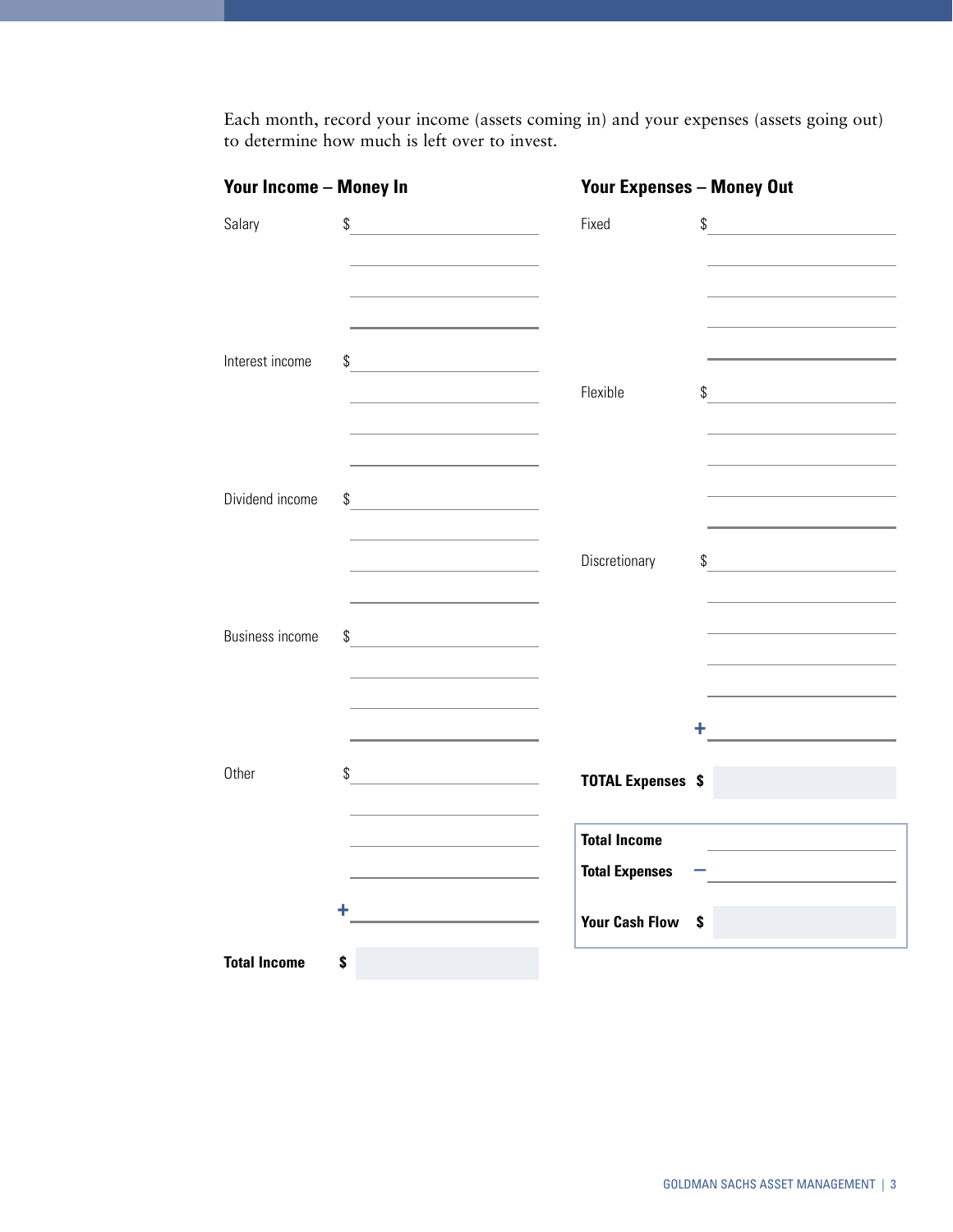#### Examine your credit history… *Step2*

 $\Box$  Do you have credit in your own name?

 $\Box$  Are you comfortable with your credit limits?

I currently owe \_\_\_\_\_\_\_\_\_\_\_\_\_\_\_\_\_\_\_\_\_\_\_\_\_\_\_\_\_\_\_\_\_\_\_\_\_\_\_\_\_\_\_\_\_\_\_\_\_\_\_\_\_\_\_\_\_\_\_\_\_\_\_\_

My interest rate is \_\_\_\_\_\_\_\_\_\_\_\_\_\_\_\_\_\_\_\_\_\_\_\_\_\_\_\_\_\_\_\_\_\_\_\_\_\_\_\_\_\_\_\_\_\_\_\_\_\_\_\_\_\_\_\_\_\_\_\_\_\_\_\_

## **ACTION STEP**

**Obtain a report of your credit history by calling:**

Experian 888-397-3742

Equifax 800-685-1111

TransUnion 800-916-8800

\*Be sure to check your credit history each year\*

# …and your insurance coverage

Life \_\_\_\_\_\_\_\_\_\_\_\_\_\_\_\_\_\_\_\_\_\_\_\_\_\_\_\_\_\_\_\_\_\_\_\_\_\_\_\_\_\_\_\_\_\_\_\_\_\_\_\_\_\_\_\_\_\_\_\_\_\_\_\_\_\_\_\_\_\_\_\_

Health \_\_\_\_\_\_\_\_\_\_\_\_\_\_\_\_\_\_\_\_\_\_\_\_\_\_\_\_\_\_\_\_\_\_\_\_\_\_\_\_\_\_\_\_\_\_\_\_\_\_\_\_\_\_\_\_\_\_\_\_\_\_\_\_\_\_\_\_\_\_

Car/Home/Personal \_\_\_\_\_\_\_\_\_\_\_\_\_\_\_\_\_\_\_\_\_\_\_\_\_\_\_\_\_\_\_\_\_\_\_\_\_\_\_\_\_\_\_\_\_\_\_\_\_\_\_\_\_\_\_\_

Liability \_\_\_\_\_\_\_\_\_\_\_\_\_\_\_\_\_\_\_\_\_\_\_\_\_\_\_\_\_\_\_\_\_\_\_\_\_\_\_\_\_\_\_\_\_\_\_\_\_\_\_\_\_\_\_\_\_\_\_\_\_\_\_\_\_\_

Disability/Long-term Care \_\_\_\_\_\_\_\_\_\_\_\_\_\_\_\_\_\_\_\_\_\_\_\_\_\_\_\_\_\_\_\_\_\_\_\_\_\_\_\_\_\_\_\_\_\_\_\_\_\_\_\_

## **ACTION STEP**

**Review the cost and terms of your current coverage with a qualified investment professional – and develop an asset allocation strategy.**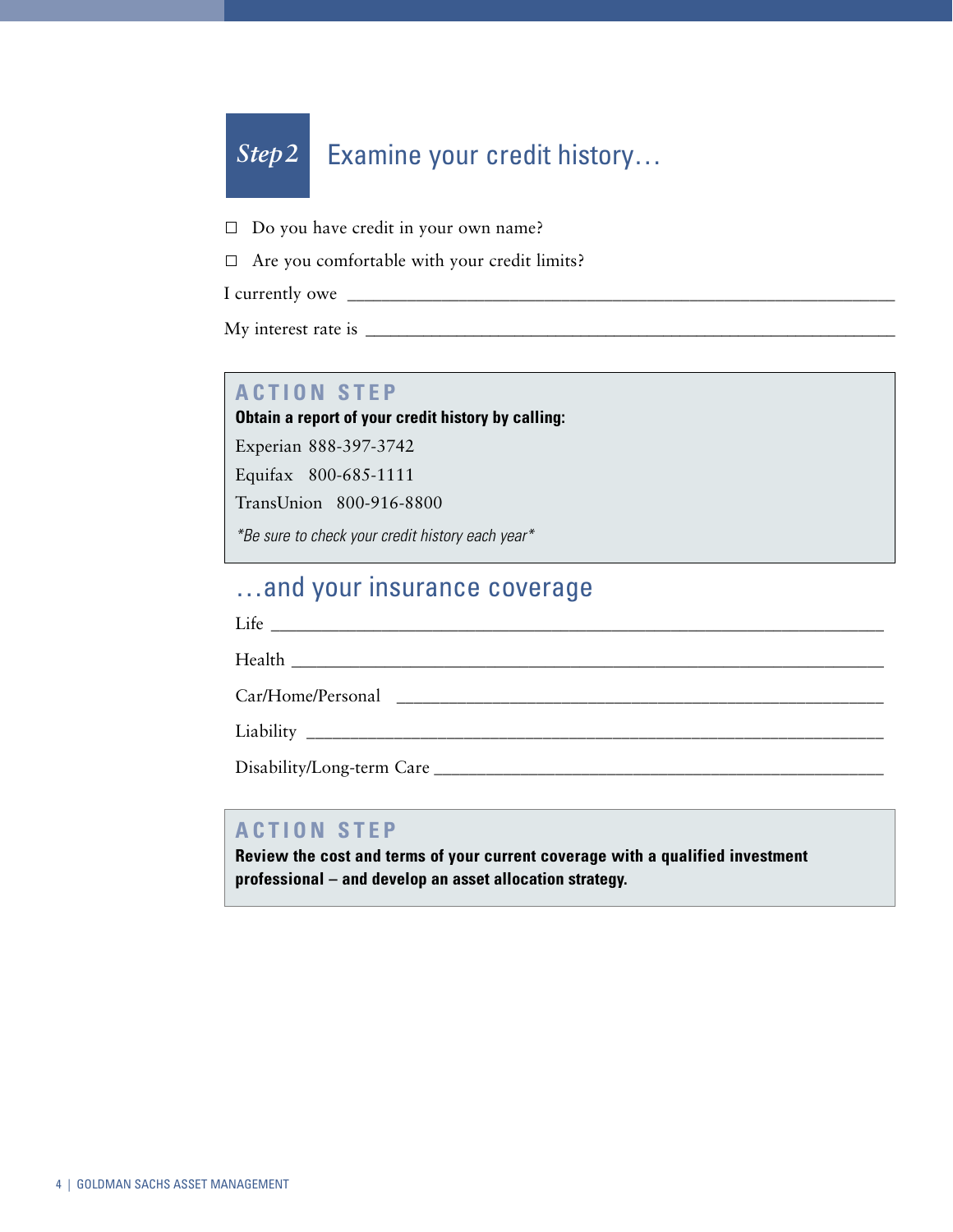#### Set clear financial goals *Step3*

Be sure your goals are **measurable, achievable and compatible**. Your financial goals are a combination of three factors: **Priorities, Responsibilities, Dreams.** 

|                           | <b>Priorities</b> | <b>Responsibilities</b> | <b>Dreams</b> |
|---------------------------|-------------------|-------------------------|---------------|
| <b>Personal Goals</b>     |                   |                         |               |
| <b>Professional Goals</b> |                   |                         |               |
| <b>Charitable Goals</b>   |                   |                         |               |
| <b>Retirement Goals</b>   |                   |                         |               |
| <b>Educational Goals</b>  |                   |                         |               |
| <b>Other Goals</b>        |                   |                         |               |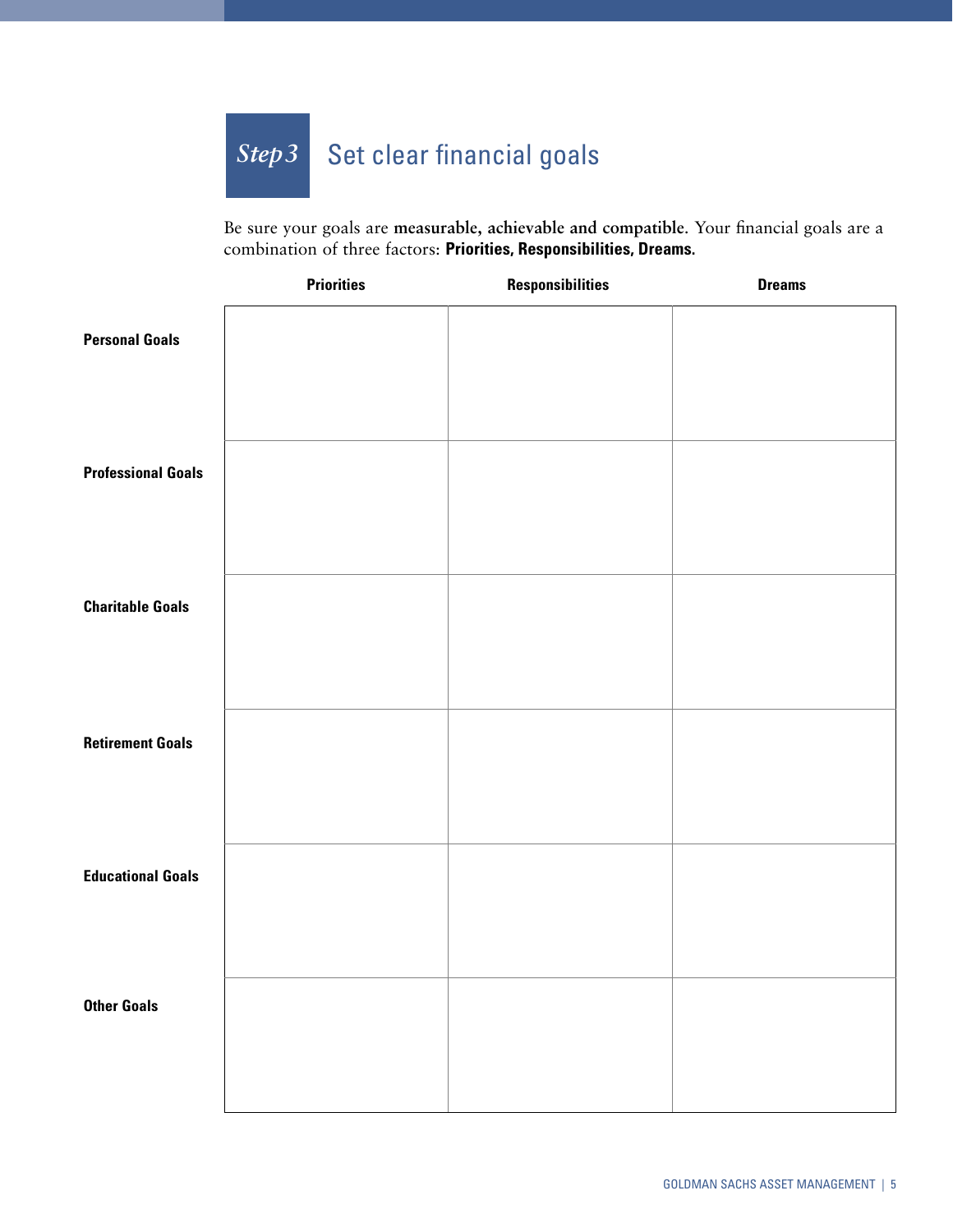

### **Explore such questions as:**

What is your current life stage and lifestyle?

What are your primary investment goals?

What is your investment time horizon?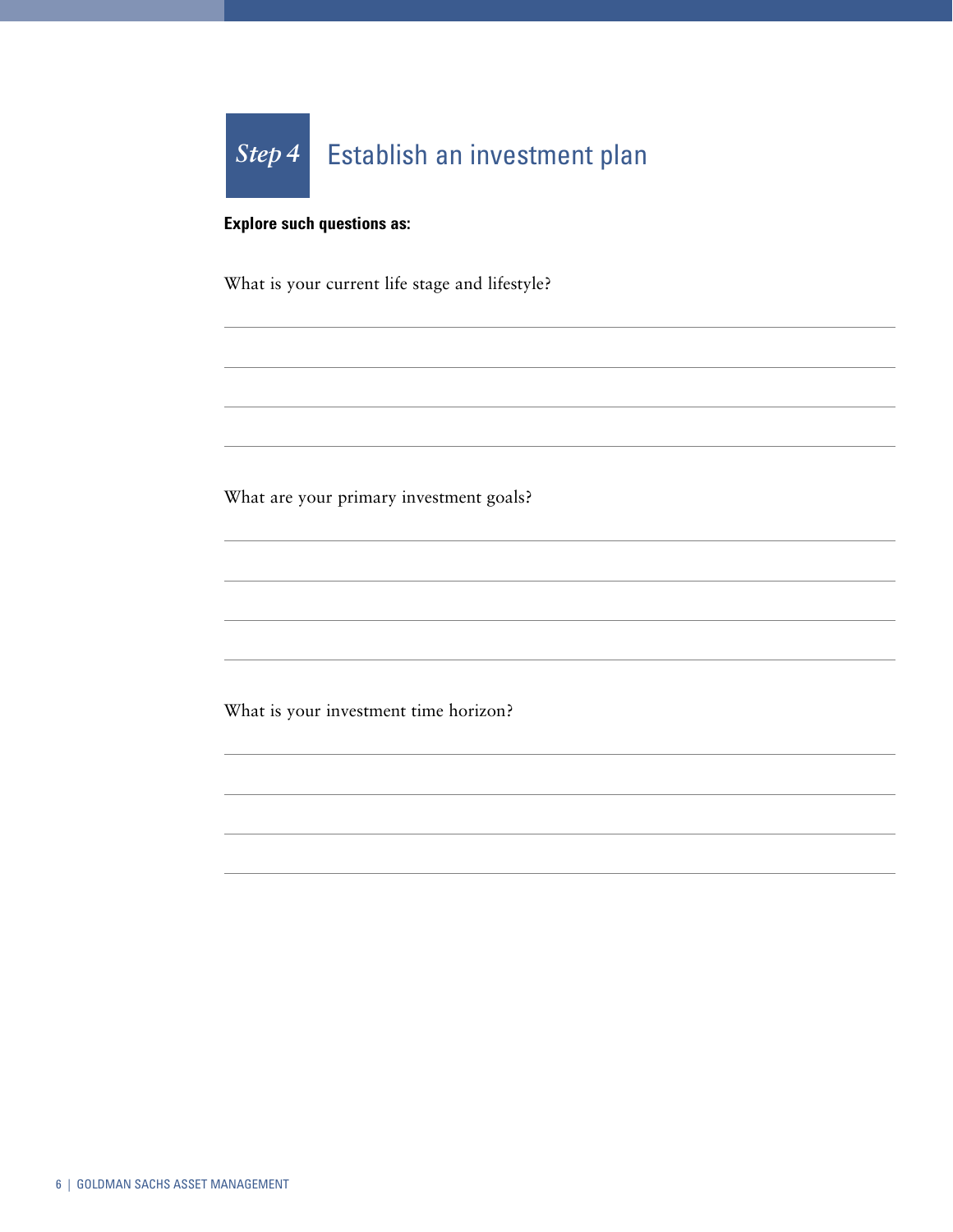| <b>Time frame</b> | <b>Investment objective/goals</b> |
|-------------------|-----------------------------------|
| 1 Year            |                                   |
| 5 Years           |                                   |
|                   |                                   |
| 10 Years          |                                   |
| 20 Years          |                                   |
| 30 Years          |                                   |

Consider the following time frame. What are your objectives and goals for each time frame?

There are many types of risk:

- -**Volatility or price risk** – Price fluctuation that can occur when investing in stocks
- - **Inflation risk** – Chance that the value of assets or income will decline as inflation reduces the value of a country's currency
- - **Interest rate risk** – Possibility that a bond or other fixed income security will decline in value as a result of a rise in interest rates

| <b>Your Current Portfolio Allocation</b> |               | <b>Types of Risk</b> |
|------------------------------------------|---------------|----------------------|
| U.S.                                     | $\frac{0}{0}$ |                      |
|                                          |               |                      |
|                                          |               |                      |
|                                          | $\frac{0}{0}$ |                      |
|                                          | $\frac{0}{0}$ |                      |
|                                          | $\frac{0}{0}$ |                      |
|                                          | Int           | $\frac{0}{0}$        |

### **ACTION STEP**

**Review your life stage and financial goals with a trusted investment professional.**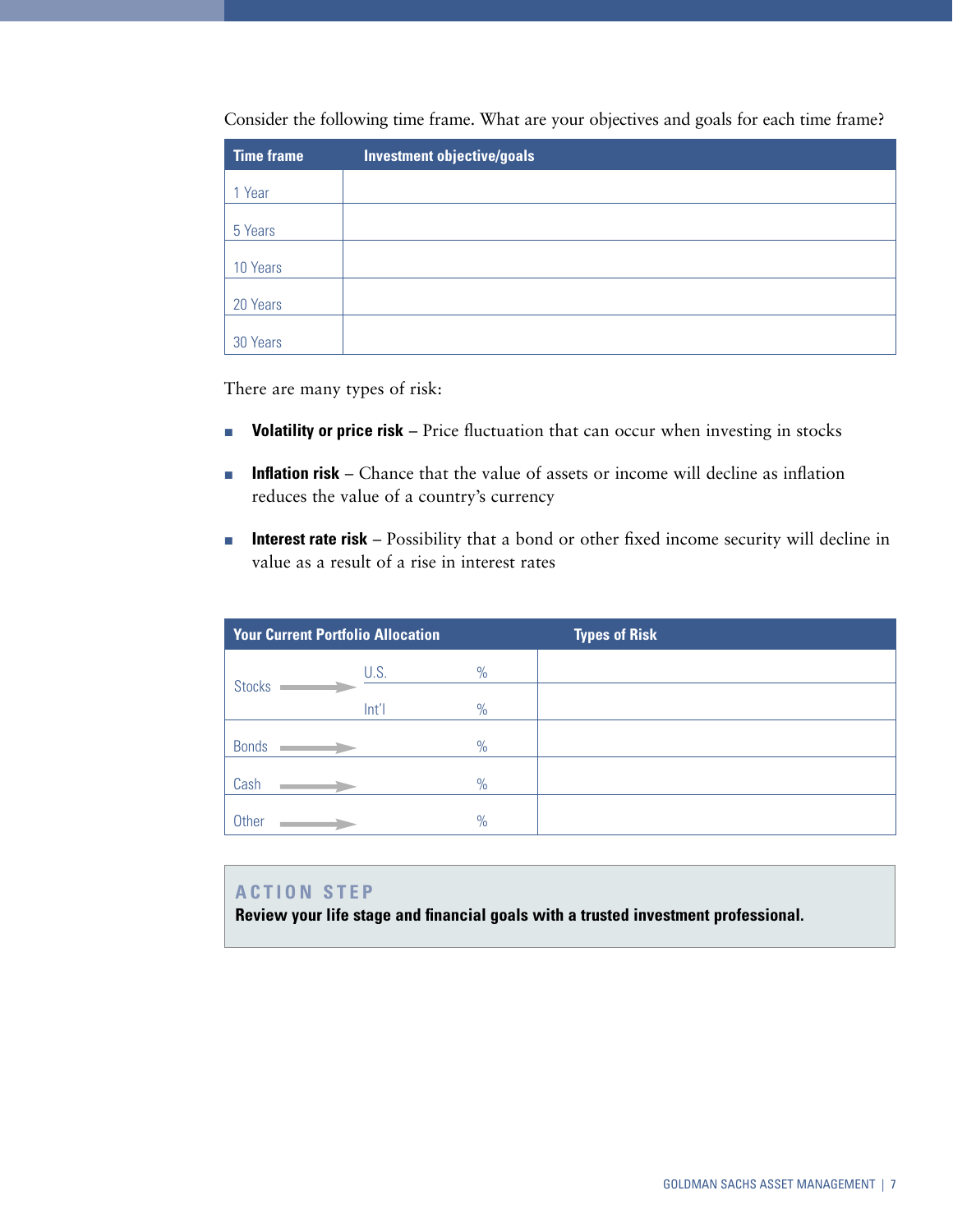

What is your current investment time horizon?

How much can you afford to invest automatically every month?

When might you need to access a lump sum of the money?

When do you plan to retire?

## **ACTION STEP**

**Pay yourself first each month by establishing an Automatic Investment Plan.**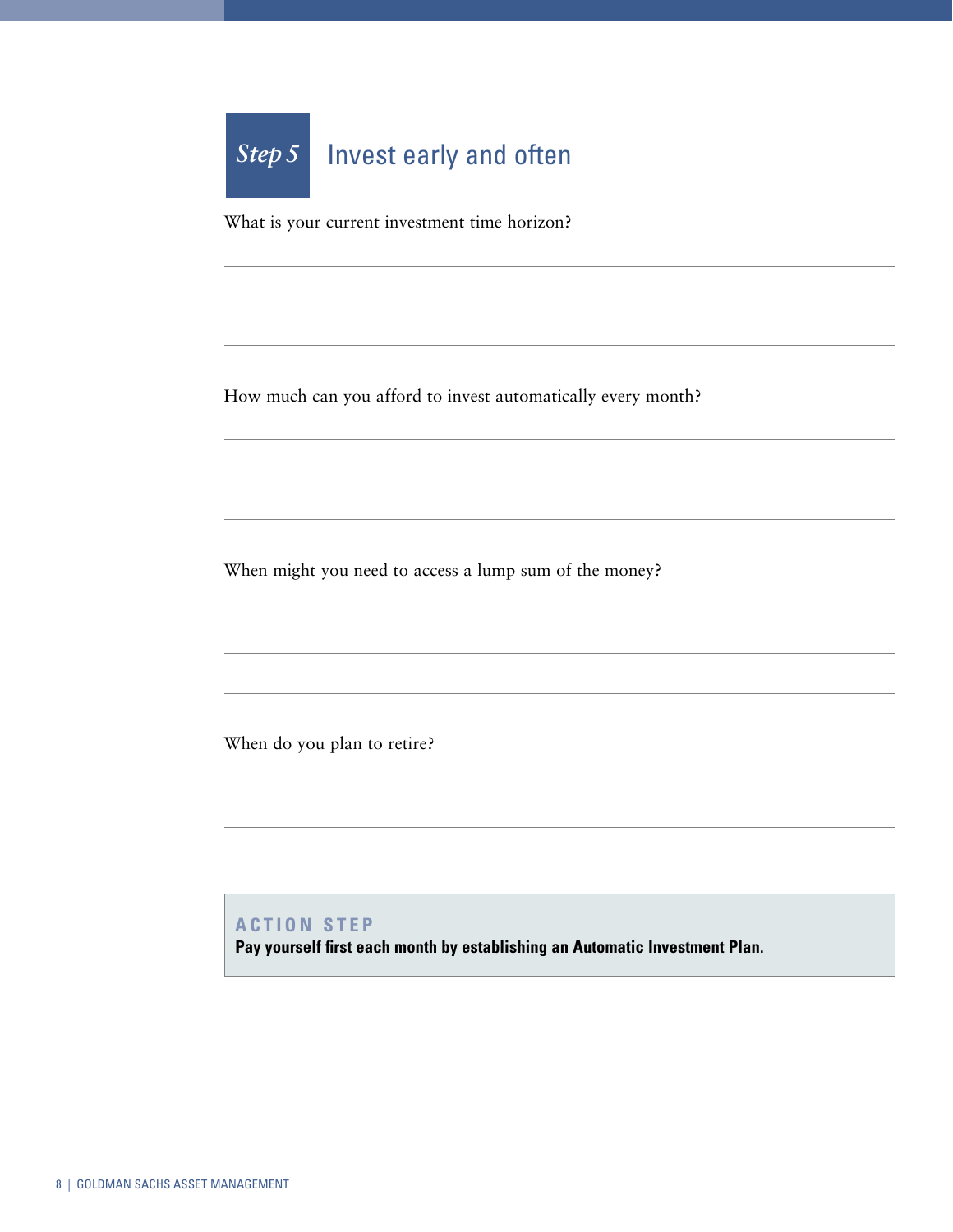#### Choose your investments *Step6*

Since it's impossible to predict what will happen next in the changing economy, investors need to incorporate an array of asset classes in their portfolios in order to have the strongest, positive effect on performance.

An approach is to divide investment options into "Core" and "Satellite" categories. We believe that most investors can benefit from taking a traditional portfolio and enhancing it by delineating between core and satellite asset classes to enhance diversification.



All of these choices may seem overwhelming. A financial advisor can help break these asset classes into building blocks, and determine which combinations may work best together, based on an investor's timeframe, objectives and risk tolerance:

- -Diversifying a portfolio among stocks, bonds and cash
- -Combining individual stocks with mutual funds
- -Blending U.S. and international stocks
- -Incorporating tax-efficient investments

- Using "specialty" investment options such as high yield bonds and real estate securities Diversification does not protect an investor from market risk and does not ensure a profit.

### **ACTION STEP**

**Contact with your investment professional to ensure you are capitalizing on the appropriate investment vehicles for your portfolio.**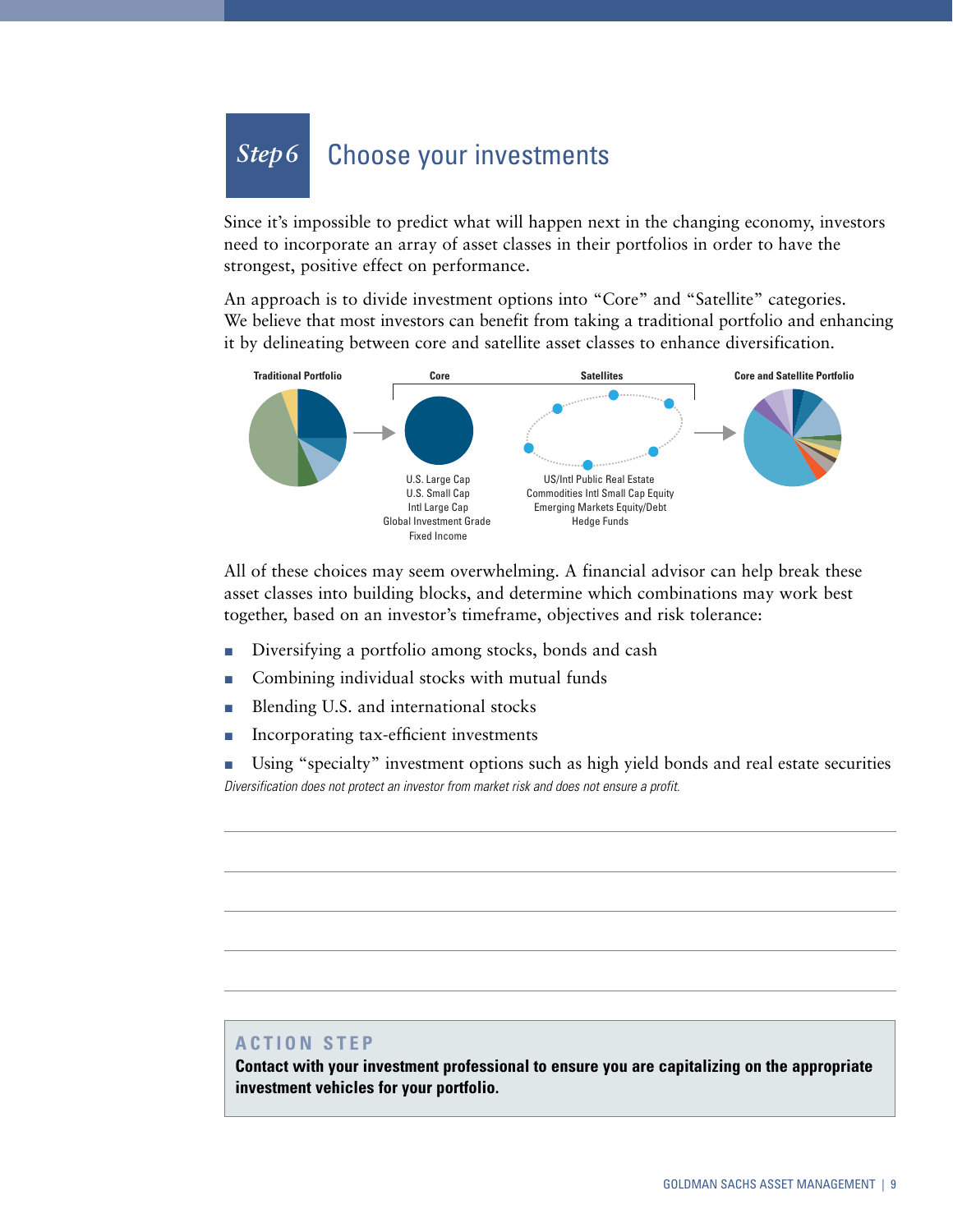# *Step7* Capitalize on tax-advantaged retirement planning vehicles

There are a variety of tax-advantaged plans. Some plans may be structured as personal retirement accounts and some may be offered through an employer sponsored program. Please be sure to consult your tax advisor regarding these options and all other investment decisions.

- $\Box$  **401(k) Plan** A qualified tax-deferred retirement plan where employees elect to contribute their pretax dollars to a portfolio of various investment options. Withdrawals from the plan after age 59 1/2 are subject to taxation in the year of withdrawal; withdrawals made prior to that age are subject to tax and a 10% penalty tax.
- **Traditional IRA** A retirement account that may allow for a tax deduction on contributions, up to specific annual limitations, towards investments that grow tax deferred until distributions are taken. Tax deductible contributions and earnings are taxed when withdrawn. Withdrawals prior to age 59 1/2 may be subject to a 10% penalty tax, and withdrawals must begin starting at age 70 1/2.
- $\Box$  **Roth IRA** A retirement account funded with after-tax dollars, up to specific annual limitations, that does not allow for a tax deduction on contributions. However, after age 59 1/2, all distributions are generally free from federal tax as long as the account has been open for at least 5 years. If distributions are made prior to age 59 1/2, a portion may be taxable and the 10% penalty tax may apply. Unlike the traditional IRA, there is no requirement to take minimum distributions after age 70 1/2.

The contribution limits for traditional and Roth IRAs are as follows:

| Tax Year(s)<br><b>Maximum Contribution Limit</b> |                       |
|--------------------------------------------------|-----------------------|
| 2011                                             | \$5,000               |
| 2012 and beyond                                  | indexed for inflation |

People age 50 and over can contribute \$1,000 over the regular contribution limit for 2011.

Also consider investment options that help provide income during your retirement years.

- $\Box$  **Variable Annuity** A life insurance annuity contract which provides future payments (usually at retirement) to the holder (the annuitant), the size of which depends on the performance of the portfolio's securities.
- **Income-Focused Mutual Funds**  The primary objective of these mutual funds is not growth, but to create a stable income stream from a combination of stock dividends and bond interest. The secondary objective is some capital appreciation, which ideally will help the income stream to keep up with inflation.
- □ **High-Grade Bonds or Certificates** US Treasury bonds are a reliable way to generate regular income, as it is guaranteed by the US government and they are very liquid. Bank CDs or other investment-grade corporate or municipal bonds offer similar results.

#### **ACTION STEP**

**Consult with your investment professional to ensure you are capitalizing on appropriate retirement planning vehicles.**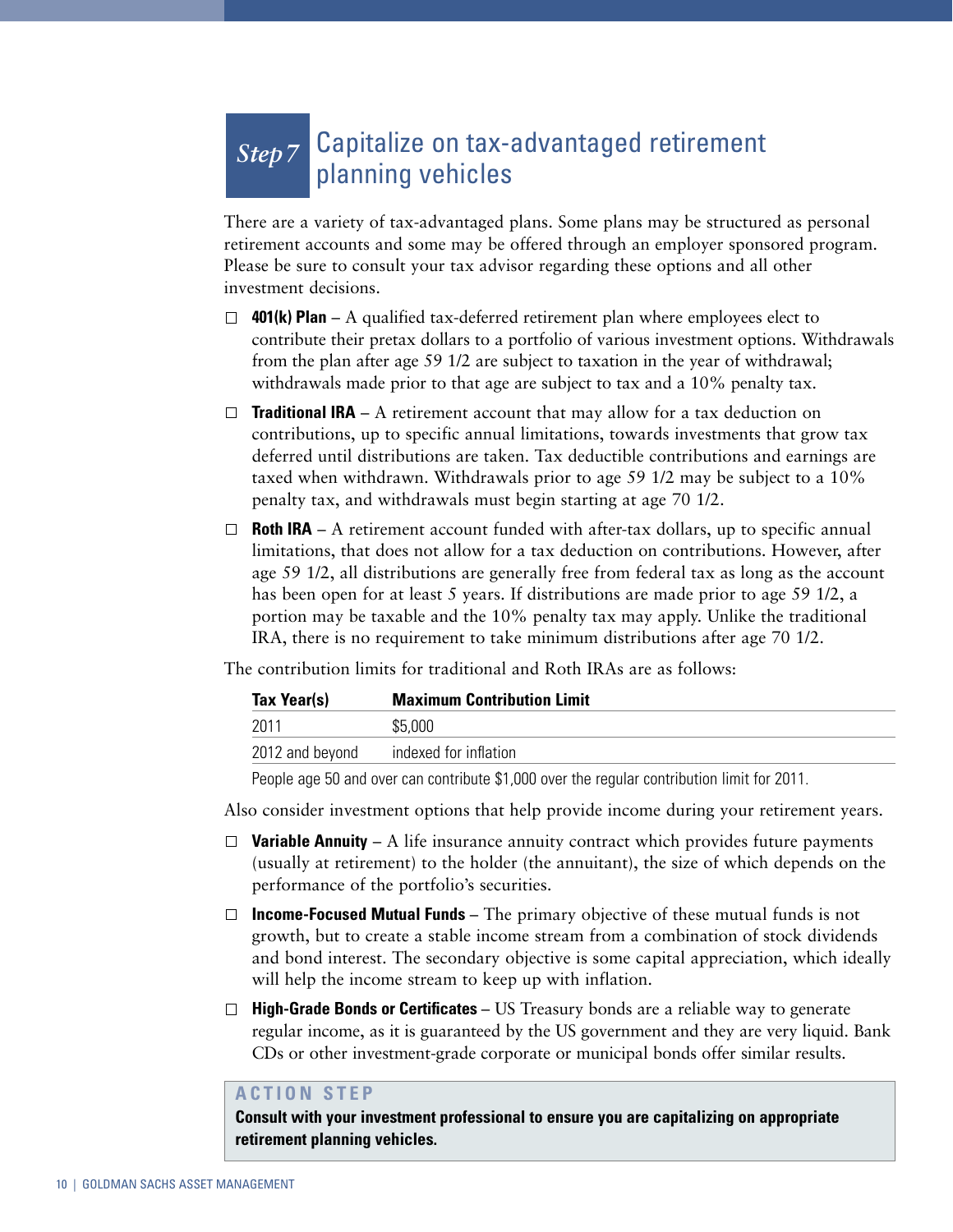#### Protect your assets through smart estate planning *Step 8*

To whom do you want to bequest assets?

Who are your current beneficiaries?

Have you listed a minor as a beneficiary? Do you have a copy of your beneficiary designations?

#### **ACTION STEPS**

- **Create a written will if you have children or have begun to acquire assets**
- **When appropriate, meet with an estate planning specialist to:** 
	- Review your investment portfolio and will
	- Discuss other estate planning techniques (taxes, trusts)
- **Example 2 Consult an estate planning advisor to select the most appropriate asset title for your portfolio:** 
	- **Single asset ownership**
	- **Joint tenants with rights of survivorship (JT WROS)** When two or more people maintain a joint account with a brokerage firm or bank, it is normally agreed upon that, upon the death of one account holder, ownership of the account assets passes to the remaining account holders.
	- $\Box$  **Joint tenants in common (TIC)** An account maintained by two or more persons, in which ownership at death of one co-owner remains part of that owner's disposable estate, and does NOT pass to the co-owner.
	- **Payable on death** An account that evidences ownership of the account passes on to a named beneficiary upon the death of the owner (grantor or depositor) of the account. Also known as tentative or "Totten" trust accounts, revocable trust accounts, or testamentary accounts.
	- □ **Transferable on death** An account created during a person's lifetime that acts as a channel through which assets pass to the beneficiaries during the lifetime and/or after the death of the donor. Also known as an inter vivos trust ("between living persons").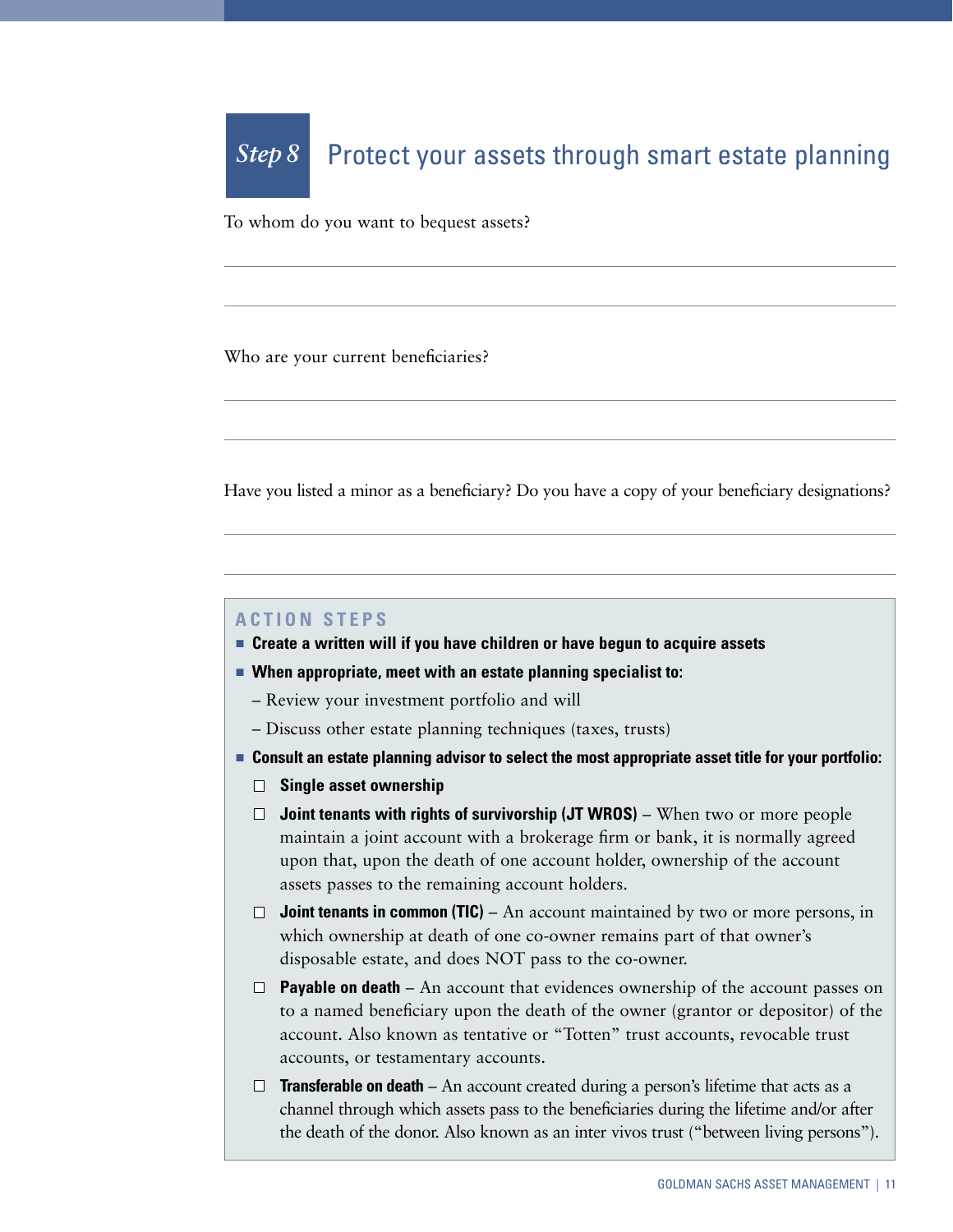

- **1. Read investment publications** Wall Street Journal Kiplinger's Personal Finance Smart Money
- **2. Surf the web**

www.money.cnn.com www.womeninvesting.net www.msmoney.com www.msfiscallyfit.com

#### **3. Join investment clubs**

National Association of Investors Corporation: 877-275-6242

# Work with a Financial Advisor *Step10*

You rely on professionals almost every day. You put your children's education in the hands of skilled teachers. You entrust your health to your doctor. Don't your finances deserve the same professional attention?

#### **Example 1 A** Financial advisors have the credentials and know-how to serve your financial needs

The term "financial advisors" applies to individuals within a wide range of occupations and titles, who have been formally trained and licensed to serve the financial needs of investors. Financial advisors are also often experts in multiple fields, such as accounting, estate planning, or insurance.

#### **Example 1** You know your financial goals – an advisor is able to help you reach them

Nearly half of investors admit to being unsure about the best way to invest their money. Your advisor should be able to help you articulate your financial goals and then formulate a longterm plan to achieve them. A financial professional will suggest an investment strategy that is suitable for your specific goals, time horizon, and risk tolerance.

#### **Example They offer an objective perspective**

Financial advisors may offer guidance and discuss with you options that could prevent you from impulsive behavior. A financial professional can help you put current market events in perspective and help you be confident with your long-term decisions.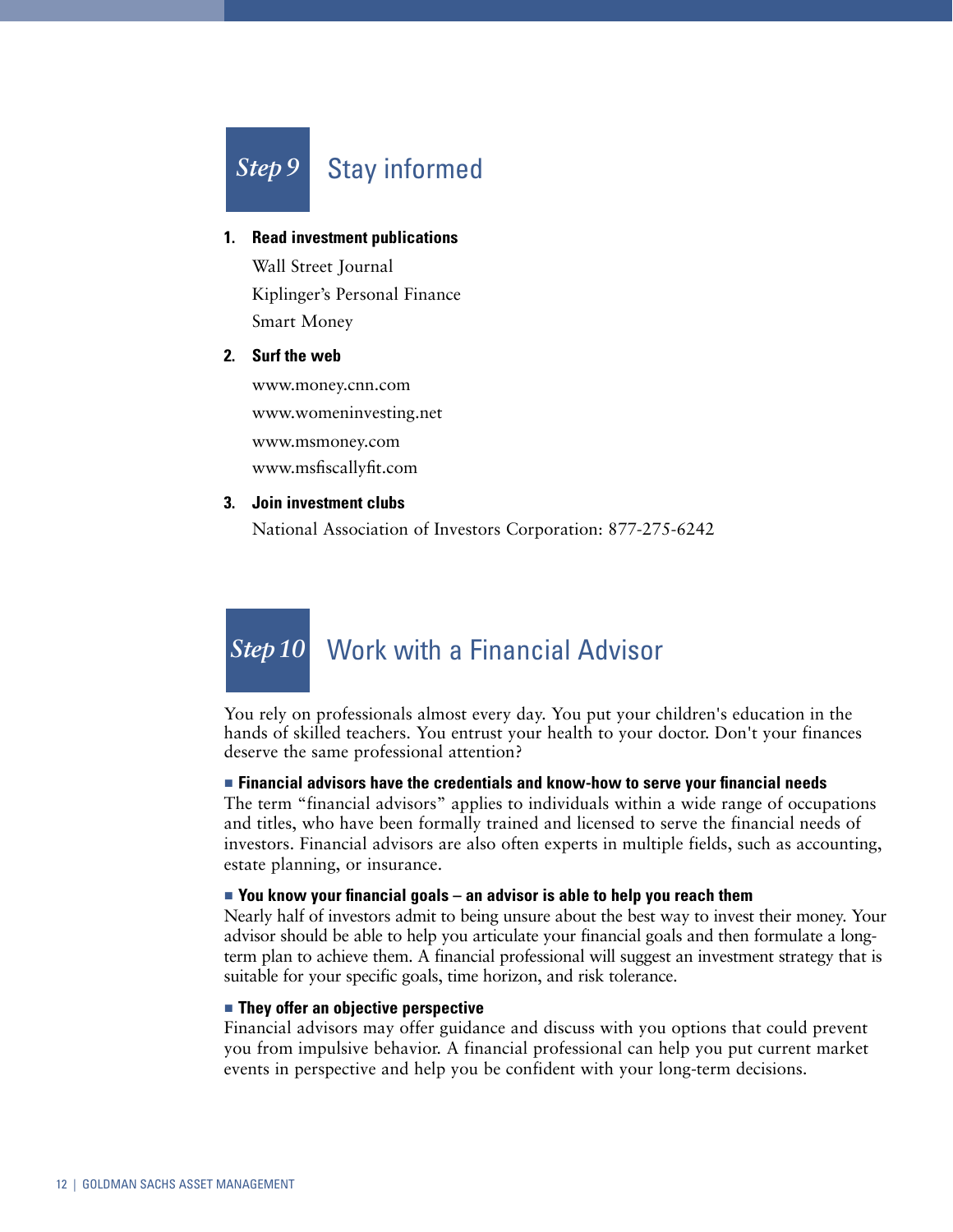# Put your Ten Step Plan into action

Follow this checklist to achieve financial freedom:

- $\Box$  Know your finances
- $\Box$  Examine your credit history and insurance coverage
- $\Box$  Set clear financial goals
- $\Box$  Establish an investment plan
- $\Box$  Invest early and often
- $\Box$  Choose your investments
- $\Box$  Capitalize on tax-advantaged vehicles to help save for retirement
- $\Box$  Protect your assets through smart estate planning
- $\Box$  Stay informed
- $\Box$  Work with a financial advisor

We appreciate your time and hope this presentation will help guide you to financial freedom. For more information, please contact your Financial Advisor.